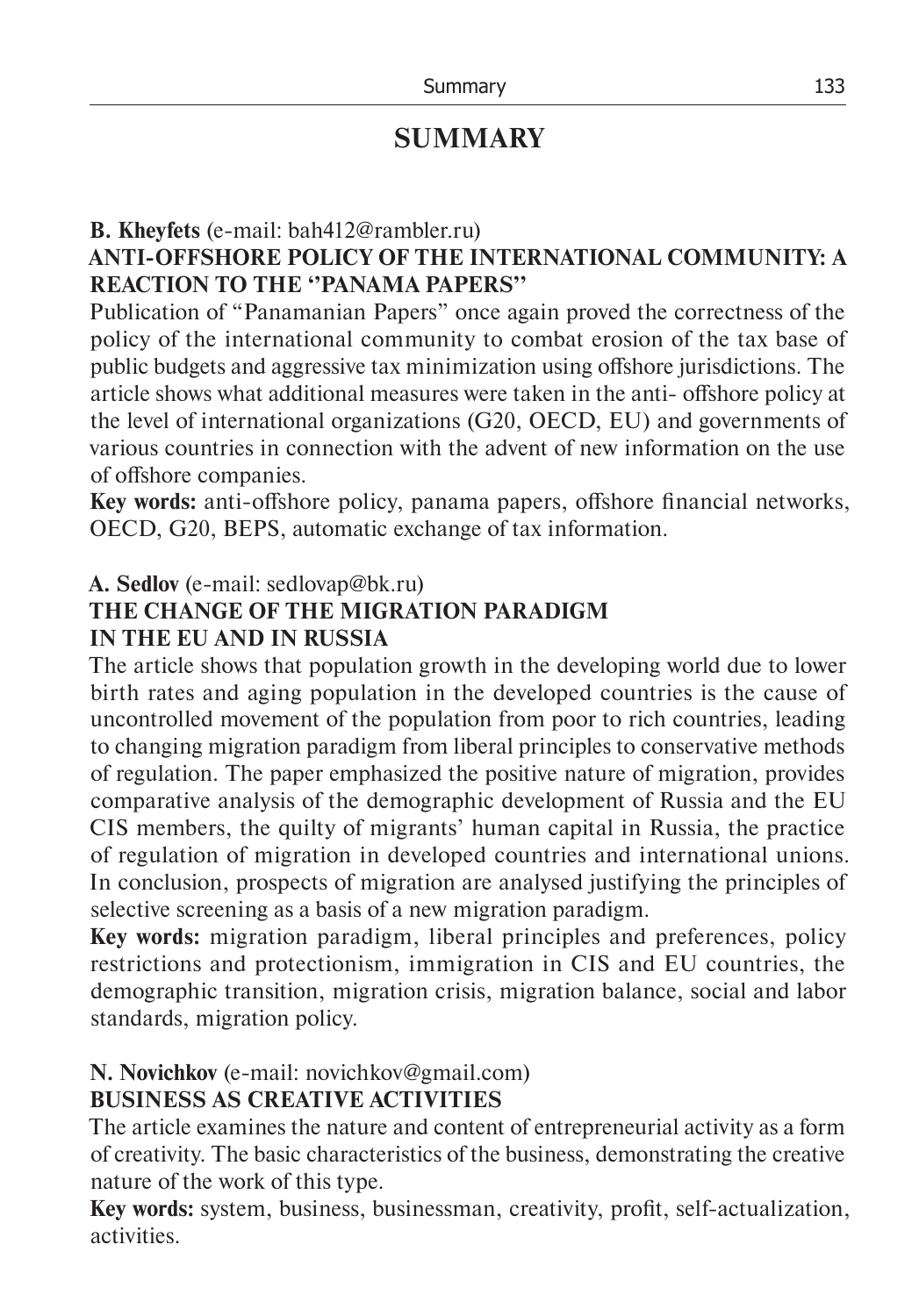## **J. Bobonazarova** (е-mail: gayrat\_kh@mail.ru)

## **ROLE OF SMALL BUSINESS AND PRIVATE ENTREPRENEURSHIP IN THE EMPLOYMENT OF WOMEN IN UZBEKISTAN**

Article analyzes the problem of women employment in Uzbekistan. It is noted that prospective employment of women is closely related with the development of small business and private entrepreneurship sectors.

**Key words:** employment, reformation, labour-market, private enterprise, Uzbekistan, autoregressive model.

#### **L. Bokareva** (e-mail: LGBokareva@yandex.ru) **THE GOALS AND RISKS OF THE REFORM OF PUBLIC FINANCE MANAGEMENT IN RUSSIA**

In the article are considered the problems of budgetary reform in its broad sense and its consequences for the whole public administration system. Identifies risks associated with ensuring the efficiency of spending budget funds in the conditions of reforming. The directions of solution of arising problems are defined.

**Key words:** the budget reform; the reform of state institutions; the subsidies for performing state assignments; the metod of budgeting, oriented to result; the standartisation of public services; the budget program.

**E. Fedorova** (e-mail: ecolena@mail.ru)

#### **A. Nikolaev** (е-mail: alexed.nik@gmail.com) **THE IMPACT OF FDI ON THE EFFECTIVENESS OF THE ACTIVITIES OF RUSSIAN COMPANIESAFTER THE INTRODUCTION OF SANCTIONS**

The effect of the sanctions imposed can only be measured as a quantitative fall in FDI. We estimate the impact of FDI on the level of competitiveness and production chain (suppliers and buyers), through horizontal and vertical spillover effects applied to this assessment. The fall of FDI has led to versatile effects: decreased competitiveness in the industry and at the regional level, has increased significantly the role of suppliers. Falling revenue in accordance with the constructed model was 52%.

**Key words:** foreign direct investment (FDI), the sanctions assessment of the efficiency of enterprises, the Russian company.

## **I. Kotliarov** (e-mail: ivan.kotliarov@mail.ru)

# **THE PHENOMENON OF VIRTUAL CONSUMER COOPERATIVES**

The present paper contains a description of the phenomenon of virtual consumer cooperative as specific networking form of organization of customers. Different forms of these cooperative are described. Risks of participation in these cooperatives are analyzed.